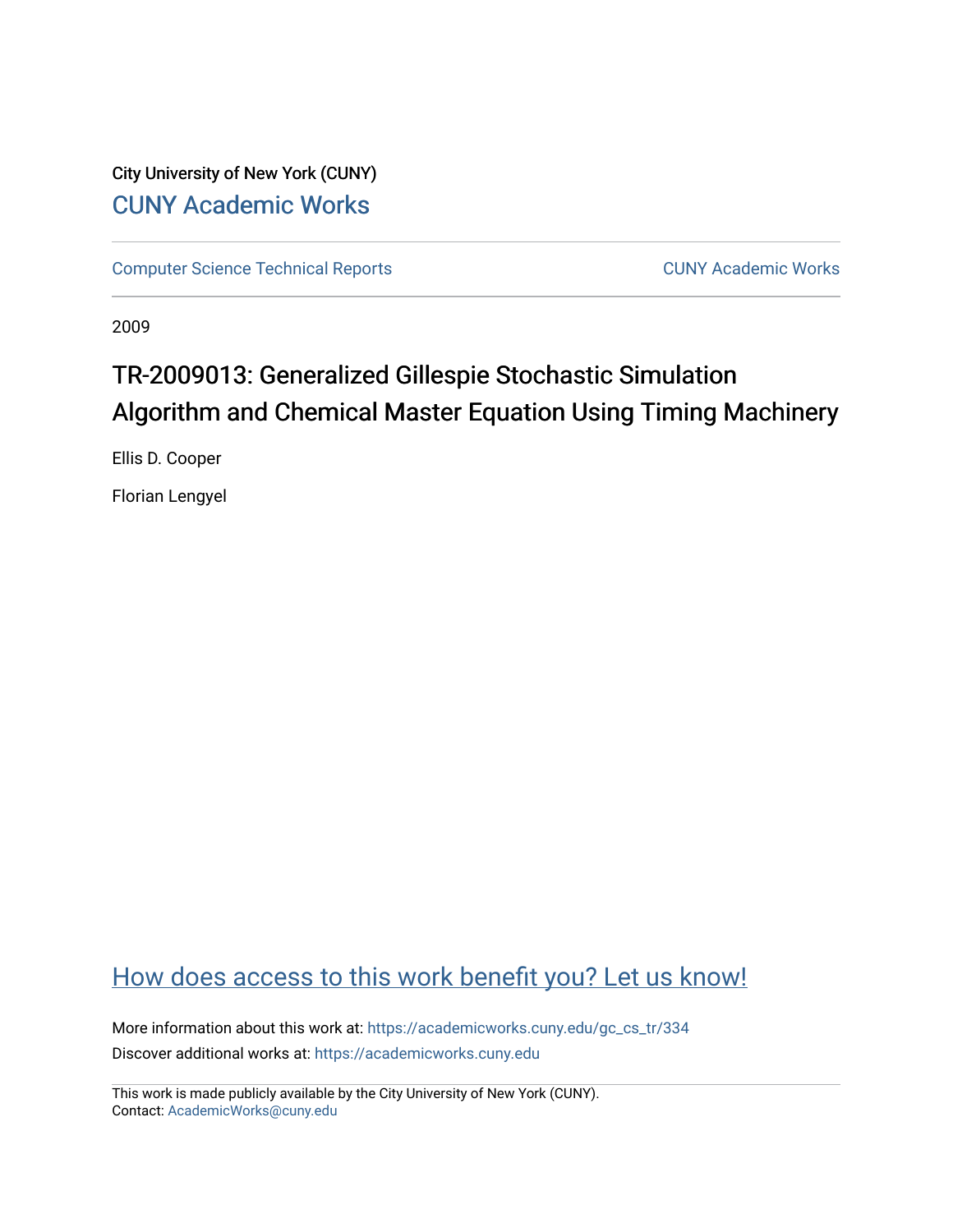# Generalized Gillespie stochastic simulation algorithm and chemical master equation using timing machinery

Ellis D. Cooper 1A Railroad Avenue Rockport, Massachusetts 01966

Florian Lengyel Graduate School and University Center, CUNY 365 Fifth Avenue, New York, NY 10016-4309

November 19, 2009

#### Abstract

Timing machinery is a model of concurrent timed computation, in which a machine state may spontaneously time out and emit a signal that may trigger activity elsewhere within the machine. We derive a master ordinary differential equation for the machine state by imposing Poissonand Markov-like restrictions on the behavior of a stochastic timing machine. This equation and the machine it describes generalize the chemical master equation and Gillespie stochastic exact simulation algorithm, used widely in studies of chemical systems with many species, prokaryotic genetic circuits, genetic regulatory networks, and gene expression in single cells.

Keywords: timing machine, computation, concurrency, master equation, stochastic simulation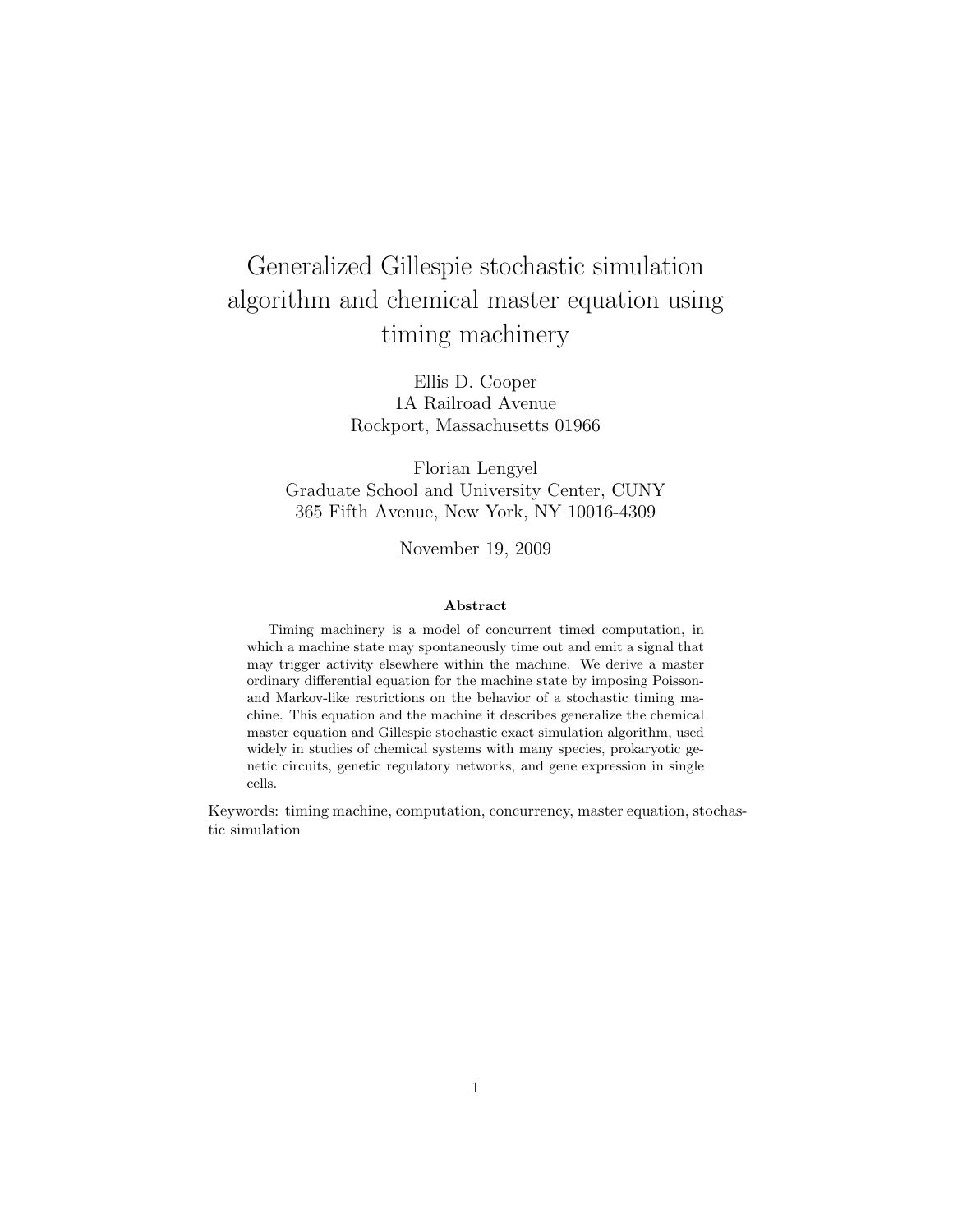## Introduction

"Timing machinery" is a model of concurrent computation best left loosely specified, but characterized by explicit addition of time-related structure to conventional state machinery (not necessarily finite state machinery). The type of timing machine introduced here is a timeout machine, wherein the time-related structure is based on the metaphor of a "timer", i.e., a gadget that can be preset to an amount of time and counts down to 0, leading to a state transition. With additional structure a timeout machine may be a triggered timeout machine, wherein arrivals of signals emitted upon timeouts cause state transitions. An intermediate variation between timeout machine and triggered timeout machine is the interruptible timeout machine, wherein signals are emitted upon timeout and accumulate, but are not considered to cause state transitions.

We derive a master ordinary differential equation for the state of an interruptible timing machine by imposing Poisson- and Markov-like restrictions on its behavior. The master equation we derive is a strict generalization of the chemical master equation [Gil92, SFH89, Chapter 14]. Justification for exact simulation of our generalized master equation is a strict generalization of that for Gillespie's simulation algorithm [Gil77, SFH89, Section 2.7, Appendix 2.3].

Timing machine formalisms appearing in the literature include the timed *automaton* [DA90], and the *stochastic timed automaton* [MMN+03]. The timed automaton is based on the metaphor of a "stopwatch", i.e., a gadget which can be reset to 0, which can be read at any time, and when halted reads out an amount of time elapsed. Such gadgets can be reset by state transitions, and read to qualify state transitions. The theory of timed automata was introduced because, "[a]lthough the decision to abstract away from quantitative time has had many advantages, it is ultimately counterproductive when reasoning about systems that must interact with physical processes." The crucial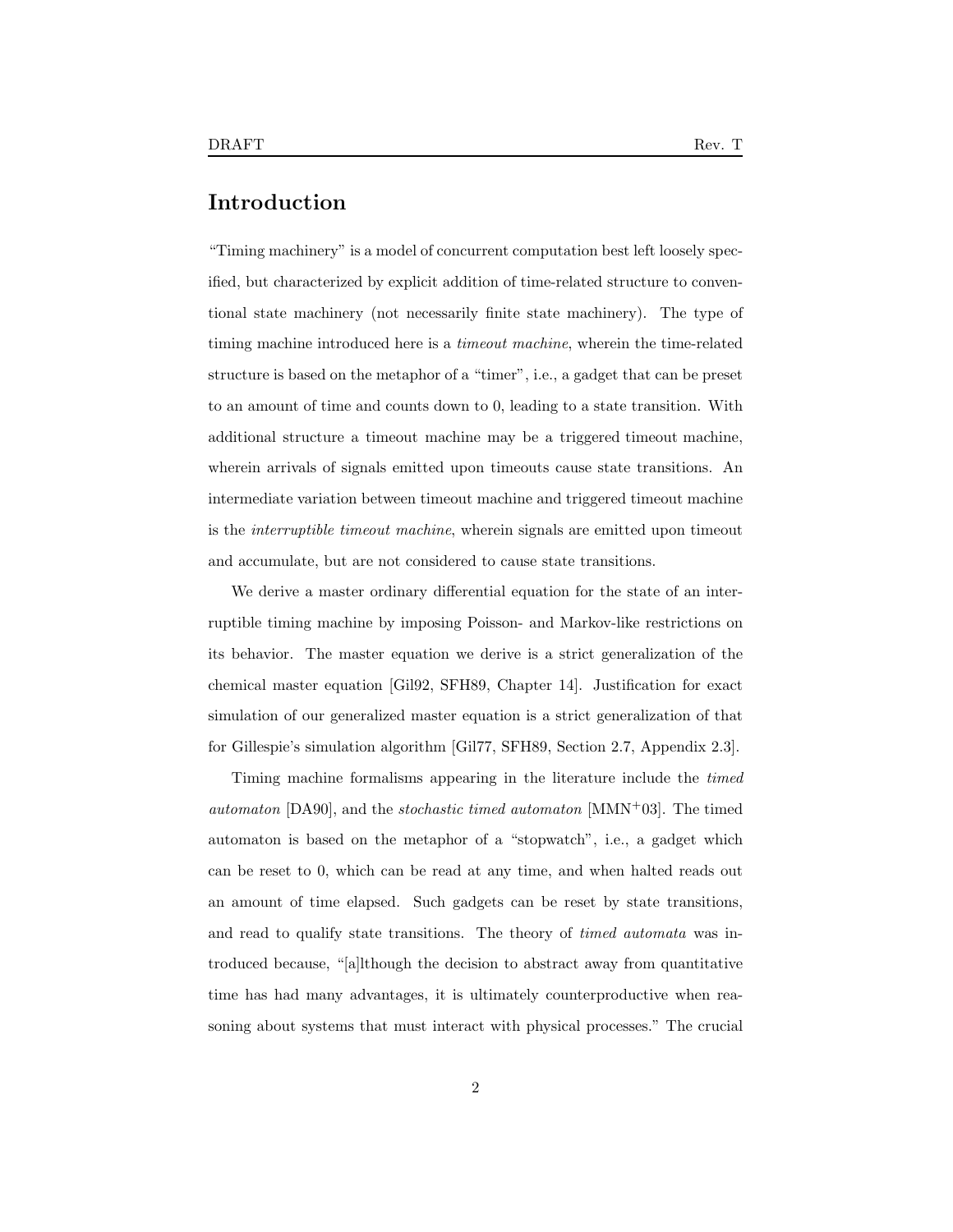element of that theory is the addition of "stopwatches" to finite state machinery. Another related model is the theory of process algebra with timing [BM02], useful for describing concurrent systems in which several components interact and communicate with each other. Master equations and associated simulation algorithms for these formalisms have not appeared in the literature, to the best

of our knowledge.

This paper is organized as follows. In the first section we state our results. In the second section, a timing machine for the exact simulation of solutions to a master equation is represented using a graphical syntax. The proofs are given in the third section. Our conclusions are given in the fourth section.

## 1 A Generalized Stochastic Master Equation

Let N denote the totally ordered set of natural numbers  $0, 1, 2, \ldots$  and let T denote the set  $[0, \infty)$  of non-negative real numbers with the usual topology. Members of **T** play two roles:  $t \in$  **T** may be regarded as a "point in time" or, if  $0 < t$ , as a "duration." For  $a \le b \in T$  the closed interval from a to b is denoted by [a, b] and has the usual subspace topology. The Kronecker delta symbol  $\delta$ is a  $\{0,1\}$ -valued function of two variables defined by  $\delta(x,y) = 1$  if and only if  $x = y$ . The characteristic function  $\chi_A : \mathbf{T} \to \{0,1\}$  for  $A \subseteq \mathbf{T}$  is defined by  $\chi_A(t) = 1$  if and only if  $t \in A$ . Note the relationship  $\chi_{[0,t]}(\tau) = \sum_{0 \le t' \le t} \delta(\tau, t').$ 

For any set X let  $X^* = 1 \cup X \cup X^2 \cup X^3 \cup \cdots$  denote the set of all finite sequences of elements of X, including the empty sequence  $\epsilon$  of length 0. Concatenation of two sequences  $x, y$  is denoted by  $x \cdot y$ .

**Definition 1.1.** An interruptible timeout machine  $(ITM)$  G is a system of **parts**  $G_{\alpha}$  where  $\alpha \in \mathcal{A}$ . Each part  $G_{\alpha}$  has a set  $E_{\alpha}$  of **activations** and a function  $h_{\alpha}: E_{\alpha} \to \mathbf{T}$  whose value  $h_{\alpha}(e) > 0$  is the **timeout duration** of e. Communication between the parts of the machine is via signals emitted when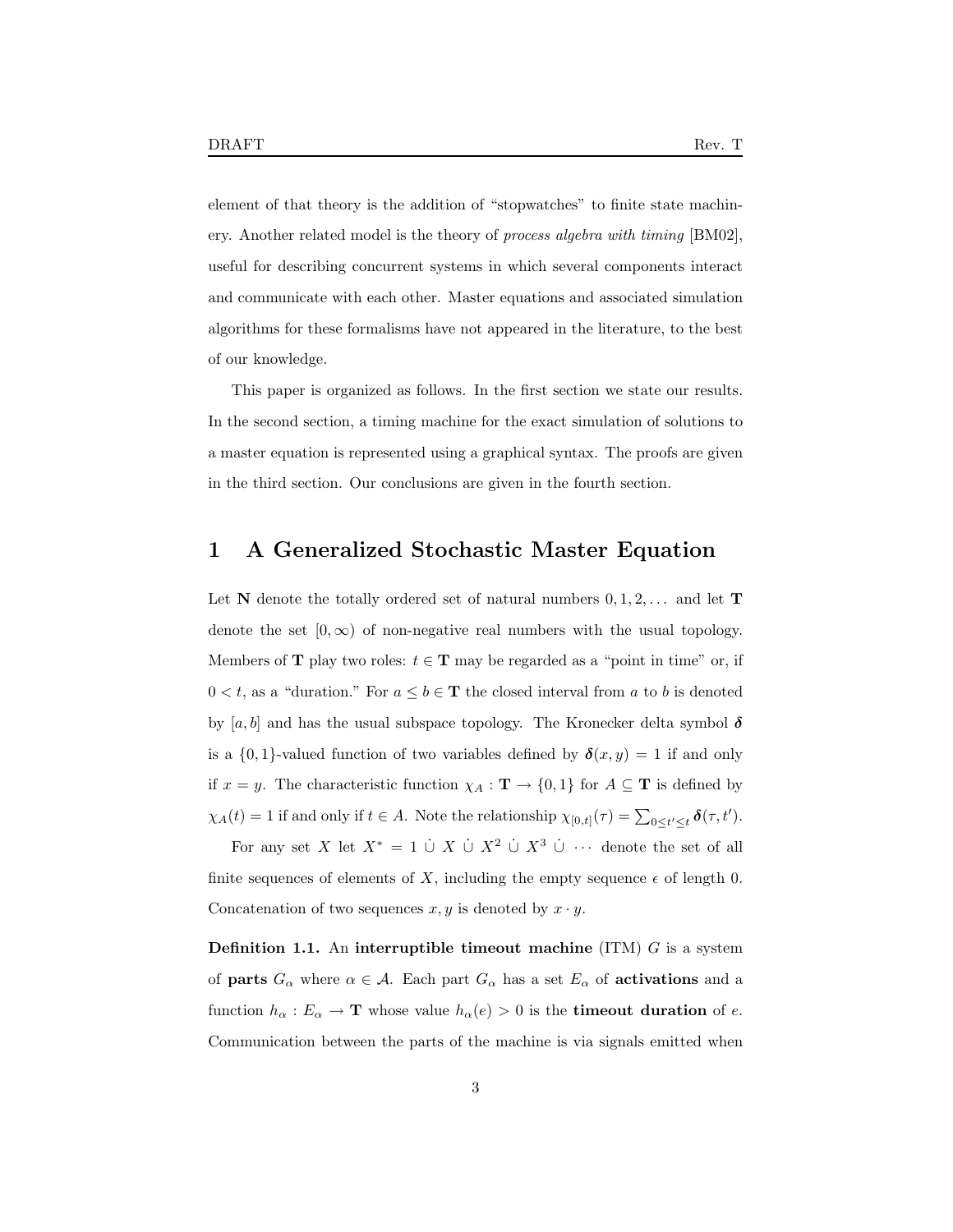they timeout. That is, for each part of the machine there is a module  $V_{\alpha}$  (over a ring, e.g., a vector space) and there is a function  $\sigma_{\alpha}^{\beta}: E_{\beta} \to \mathbf{V}_{\alpha}$ . The value  $\sigma_{\alpha}^{\beta}(e)$  is the **signal** to part  $G_{\alpha}$  upon timeout of activation e in part  $G_{\beta}$ . Let

$$
\text{Tot}_{e}^{\beta} = \bigoplus\nolimits_{\alpha \in \mathcal{A}} \sigma_{\alpha}^{\beta}(e)
$$

denote the total signal emitted by part  $G_{\beta}$  upon timeout of  $e \in E_{\beta}$ .

Consider a function  $\omega : \mathbf{N} \to \prod_{\beta \in \mathcal{A}} (\mathbf{T} \times \mathbf{E}_{\beta})$ . For  $N \geq 0$ , if  $\omega_{\beta}(N) = (d, e)$ let  $d_N^{\beta}(\omega) = d$ ,  $e_N^{\beta}(\omega) = e$ , so  $d_N^{\beta} : \Omega_G \rightarrow \mathbf{T}$  and  $e_N^{\beta} : \Omega_G \rightarrow E_{\beta}$ . Define  $\Delta_N^{\beta} : \Omega_G \to \mathbf{T}$  by

$$
\Delta_N^{\beta} = h_{\beta}(e_N^{\beta})\delta(d_N^{\beta}, 0) + d_N^{\beta}(1 - \delta(d_N^{\beta}, 0)), N \ge 0.
$$

Thus,  $\Delta_N^{\beta}$  is the full timeout duration of  $e_N^{\beta}$  if  $d_N^{\beta} = 0$  and is  $d_N^{\beta} > 0$  if  $e_N^{\beta}$  is interrupted at time  $d_N^{\beta}$  during activation. Also define  $t_N^{\beta} : \Omega_G \to \mathbf{T}$  by  $t_0^{\beta} = 0$ and for  $N > 0$ 

$$
t_N^{\beta} = \sum_{n=0}^{N-1} \Delta_n^{\beta}.
$$

A run of G is a function  $\omega : \mathbf{N} \to \prod_{\beta \in \mathcal{A}} (\mathbf{T} \times \mathbf{E}_{\beta})$  such that  $\omega_{\beta}(N) = (d, e)$ implies  $0 \leq d \leq h_{\beta}(e)$  for  $N \in \mathbb{N}$ , and moreover the sum

$$
N_e^{\beta}(t) = \sum_{N \geq 0} \chi_{[0,t]}(t_N^{\beta}) \delta(e_N^{\beta}, e) \delta(d_N^{\beta}, 0) (1 - \delta(\text{Tot}_e^{\beta}, 0))
$$

is finite. We explain this as follows. The condition that  $N_e^{\beta}(t)(\omega)$  be finite for a run  $\omega$  is equivalent to  $t_N^{\beta}(\omega) \to \infty$  as  $N \to \infty$ . Let  $\Omega_G$  denote the set of all runs, so  $N_e^{\beta}(t)$ :  $\Omega_G \to \mathbb{N}$ . If  $\omega_{\beta}(N) = (d, e)$  and  $d = 0$ , we say that activation e "times out"; if  $d > 0$  we say that e is "prevented from timeout," or "interrupted." An interrupted activation fails to send a signal because it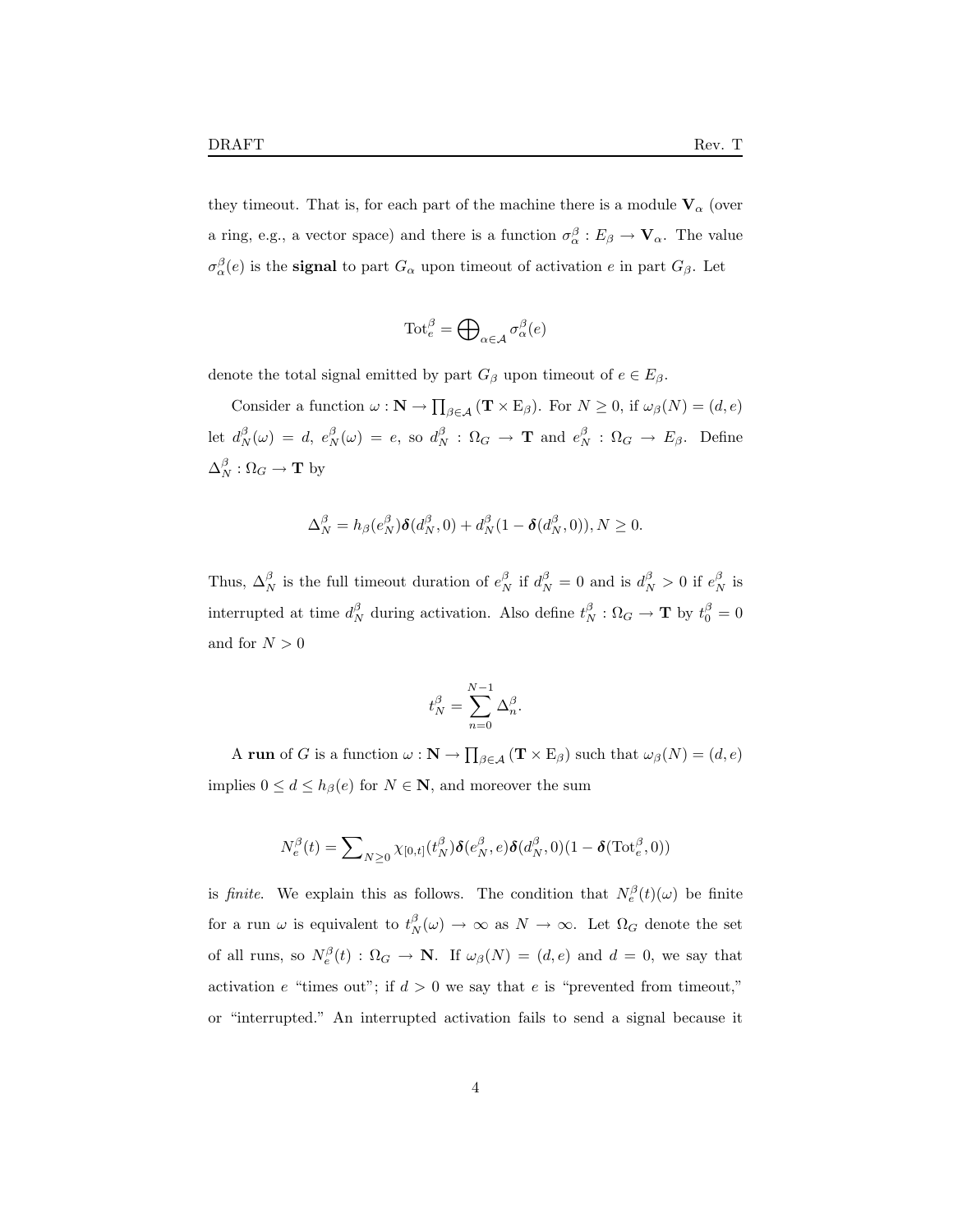time t.

never reaches its timeout duration. Thus,  $N_e^{\beta}(t)(\omega)$  is the total count of nonzero signal  $(\text{Tot}_{e}^{\beta} \neq 0)$  timeout  $(d_{N}^{\beta} = 0)$  events in component  $\omega_{\beta}$  up to and

including time t. Let  $E_{\mathcal{A}} = \{ (\beta, e) | \beta \in \mathcal{A} \land e \in E_{\beta} \}$  and abbreviate  $\sum_{(\beta, e) \in E_{\mathcal{A}}}$  to  $\sum_{(\beta, e)}$ . (Likewise for  $\Pi, \bigcup, \bigwedge$ .) Hence,  $N(t) : \Omega_G \to \mathbb{N}$  defined by  $N(t) = \sum_{(\beta,e)} N_e^{\beta}(t)$ gives the total number of non-zero signal timeout events up to and including

Now, assume that  $(\Omega_G, \mathcal{F}_G, P_G)$  is a probability space. Thus, each of the functions

$$
N_e^{\beta}, N(t) : \Omega_G \to \mathbf{N}
$$

$$
d_N^{\beta}, \Delta_N^{\beta}, t_N^{\beta} : \Omega_G \to \mathbf{T}
$$

$$
e_N^{\beta} : \Omega_G \to E_\beta
$$

is a random variable. Let  $\mathbf{V} = \bigoplus_{\alpha \in \mathcal{A}} \mathbf{V}_{\alpha}$  and assume there is given an initial signal  $v_0 \in \mathbf{V}$ . We are interested in the **total signal** random variable

$$
X(t): \Omega_G \to \mathbf{V}
$$

defined by  $X(0) = v_0$  and

$$
X(t) = v_0 + \sum\nolimits_{(\beta,e)} N_e^{\beta}(t) \text{Tot}_e^{\beta}.
$$

This formula says that the total (or "integrated") signal to machine part  $G_{\alpha}$  at time t is the ( $\alpha$  component of the) initial signal plus non-zero signals emitted to  $G_{\alpha}$  by timeouts of all activations of other parts  $G_{\beta}$  that occur up to and including time t. The  $N^{th}$  timeout of a particular part  $G_{\beta}$  may emit signals to multiple other parts  $G_{\alpha}$ . The **instantaneous signal to**  $G_{\alpha}$  at time t is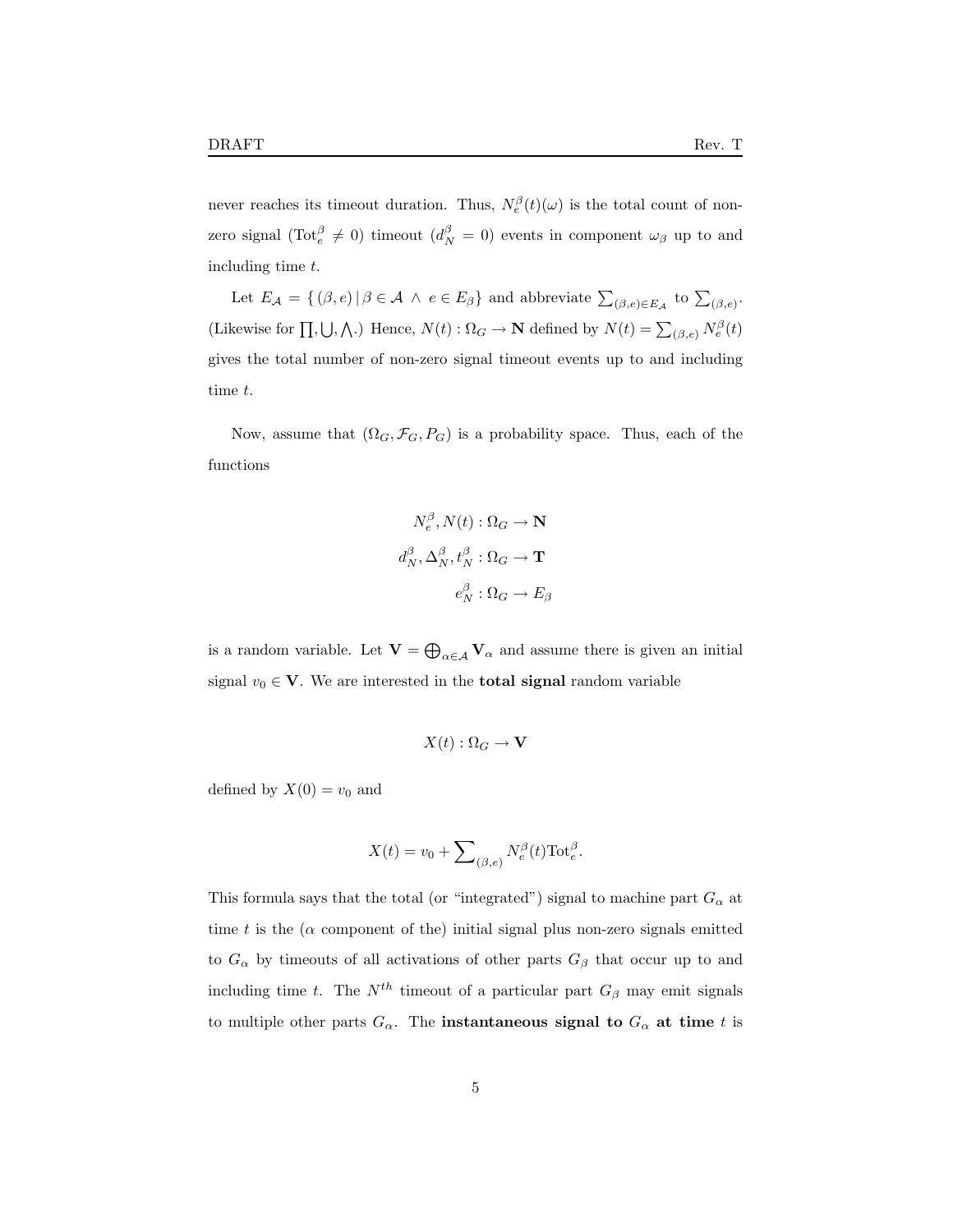defined by the equations  $\text{Sig}_{\alpha}(0) = (v_0)_{\alpha}$  and

$$
Sig_{\alpha}(t) = \sum\nolimits_{(\beta,e)} \sum\nolimits_{N\geq 0} \boldsymbol{\delta}(t_N^{\beta},t) \boldsymbol{\delta}(e_N^{\beta},e) \boldsymbol{\delta}(d_N^{\beta},0) \sigma_{\alpha}^{\beta}(e).
$$

**Proposition 1.1.**  $X_{\alpha}(t) = \sum_{0 \le t' \le t} \text{Sig}_{\alpha}(t')$ .

For  $t \leq t' \in \mathbf{T}$  let  $N(t, t') = N(t') - N(t)$ , and for a "small" duration  $\Delta t > 0$ increments of  $N_e^{\beta}(t), N(t), X(t)$  are defined by

$$
\Delta N_e^{\beta}(t) = N_E^{\beta}(t + \Delta t) - N_e^{\beta}(t),
$$
  
\n
$$
\Delta N(t) = N(t + \Delta t) - N(t),
$$
 and  
\n
$$
\Delta X(t) = X(t + \Delta t) - X(t) = \sum_{(\beta, e)} \Delta N_e^{\beta}(t) \text{Tot}_e^{\beta}.
$$

Note that  $\Delta N(t) = N(t, t + \Delta t)$ .

Definition 1.2. A Poisson structure for an interruptible timeout machine G is given by a set of functions  $\lambda_e^{\beta} : \mathbf{V} \to (0, \infty)$  for  $\beta \in \mathcal{A}, e \in E_{\beta}$  such that

(PS1)  $P_G \left[ \Delta N(t) \geq 2 | X(t) = v \right] = o(\Delta t);$ 

(PS2) 
$$
P_G\left[\Delta N_e^{\beta}(t) = 1 \wedge \Delta X(t) = \text{Tot}_e^{\beta} | X(t) = v\right] = \lambda_e^{\beta}(v)\Delta t + o(\Delta t);
$$

$$
\begin{aligned} \text{(PS3)} \ \ P_G \left[ \Delta N_e^{\beta}(t_2) = 1 \, \wedge \, \Delta X(t_2) = \text{Tot}_{e}^{\beta} \, | X(t_2) = v_2 \wedge X(t_1) = v_1 \right] \\ = P_G \left[ \Delta N_e^{\beta}(t_2) = 1 \, \wedge \, \Delta X(t_2) = \text{Tot}_{e}^{\beta} \, | X(t_2) = v_2 \right] \text{ if } 0 \le t_1 \le t_2, \end{aligned}
$$

where  $o(\Delta t)$  is a function such that  $\lim_{\Delta t \to 0} o(\Delta t)/\Delta t = 0$ . Henceforth,  $x \cong y$ stands for  $x = y + o(\Delta t)$ . Define  $\lambda(v) = \sum_{(\beta,e)} \lambda_e^{\beta}$ .

Conditions (PS1)-(PS2) are close to standard for the Poisson process [Bil86]. Condition (PS3) is a limited Markov process requirement. The following proposition is stated for completeness.

Proposition 1.2. The following statements hold.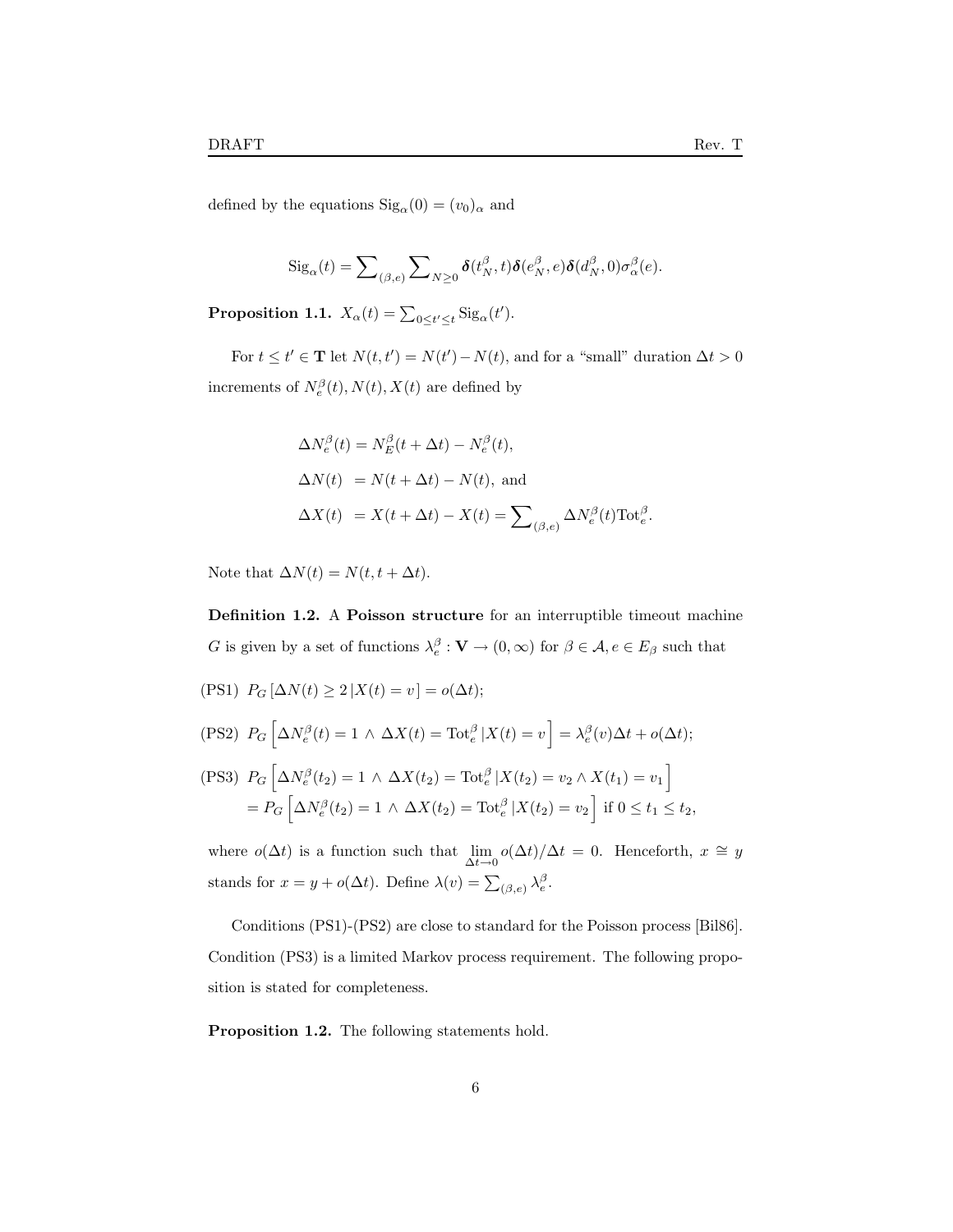.

(i) 
$$
P_G \left[ \Delta N(t) = 1 \, | X(t) = v \right] \cong \sum_{(\beta, e)} P_G \left[ \Delta N_e^{\beta}(t) = 1 \wedge \Delta X(t) = \text{Tot}_e^{\beta} \, | X(t) = v \right]
$$

(ii) 
$$
P_G[\Delta N(t) = 0 | X(t) = v] \approx 1 - \lambda(v)\Delta t
$$
.

(iii)  $P_G \left[ \Delta N_e^{\beta}(t + t') = 1 \wedge \Delta X(t + t') \right] = \text{Tot}_{e}^{\beta} |\Delta N(t + t') = 1 \wedge N(t, t + t') = 0 \wedge X(t) = v \right]$  $=\frac{\lambda_e^{\beta}(v)}{\lambda}$  $\frac{\lambda(e^{v})}{\lambda(v)}$ .

(iv) 
$$
P_G[N(t, t + t') = 0 | X(t) = v] = e^{-\lambda(v)t'}
$$
.

(v) 
$$
P_G \left[ \Delta X(t) \neq 0 \land X(t) = v \mid X(0) = v_0 \right] \cong
$$
  

$$
\sum_{(\beta,e)} P_G \left[ \Delta N_e^{\beta}(t) = 1 \land \Delta X(t) = \text{Tot}_e^{\beta} \land X(t) = v \mid X(0) = v_0 \right].
$$

Theorem 1.1 (Master Equation).

$$
\frac{d}{dt} P_G \left[ X(t) = v \, | X(0) = v_0 \right] =
$$
\n
$$
\sum_{(\beta, e)} \left( \lambda_e^{\beta} (v - \text{Tot}_e^{\beta}) P_G \left[ X(t) = v - \text{Tot}_e^{\beta} \, | X(0) = v_0 \right] - \lambda_e^{\beta} (v) P_G \left[ X(t) = v \, | X(0) = v_0 \right] \right).
$$

Comment 1. For the reaction system

$$
B_1 + X \frac{c_1}{c_2} X + X \qquad \qquad X + X \frac{c_3}{c_4} B_2 + B_3
$$

Daniel T. Gillespie gives the following chemical master equation (using his notation):

$$
\frac{d}{dt}P(n,t|n_0,t_0) =
$$
\n
$$
\sum_{v=-2}^{Min(2,n)} [W(v|n-v)P(n-v,t|n_0,t_0) - W(-v|n)P(n,t|n_0,t_0)],
$$

where  $W(v|n)$  is defined in terms of the "specific probability rates"  $c_1, c_2, c_3, c_4$ . The index  $v$  is over the change in the number of  $X$  molecules given that the numbers of  $B_1, B_2, B_3$  molecules are constant (they are "buffered reagents")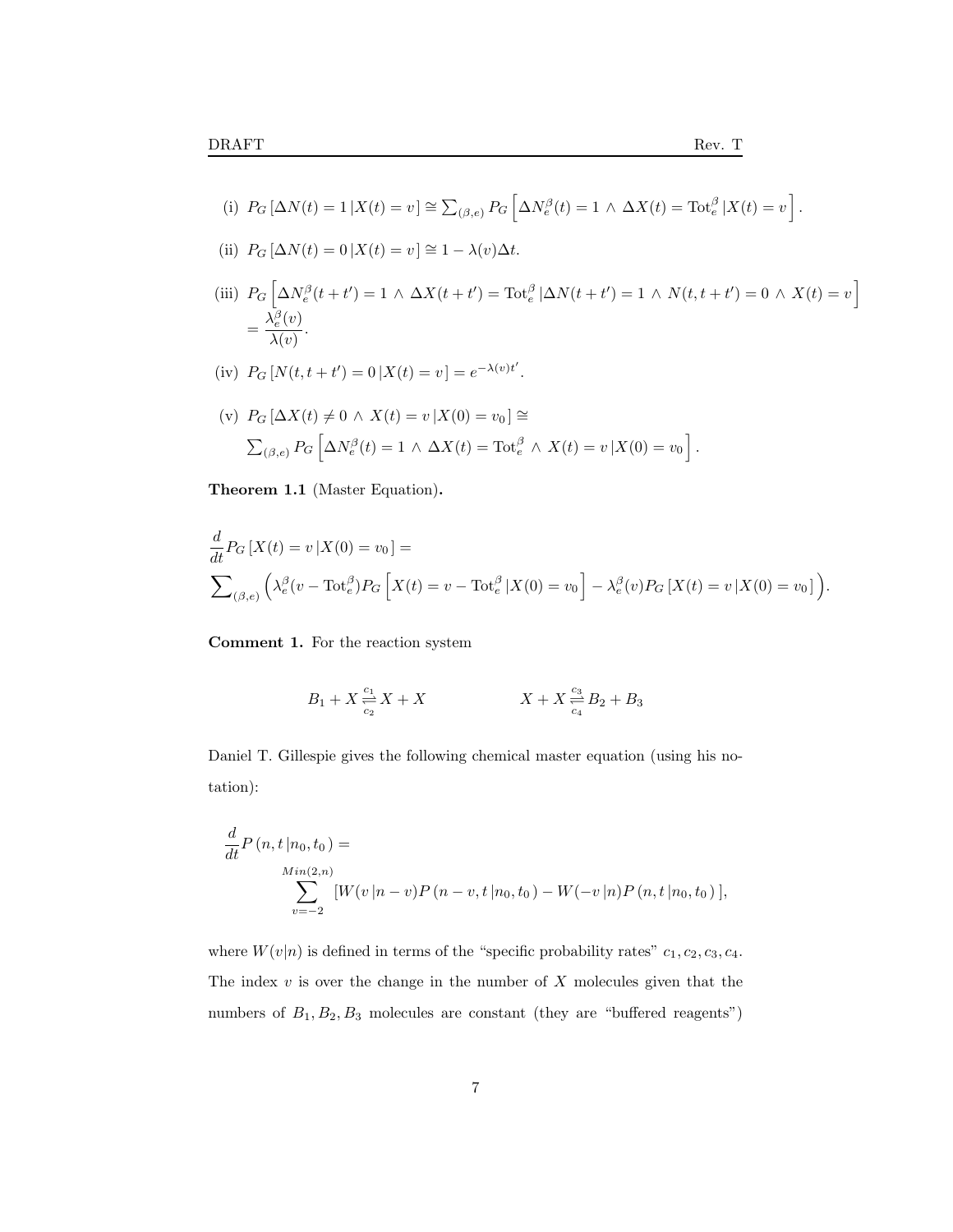[Gil92]. Our index  $\beta$  corresponds to his v if v is taken to represent a specific chemical reaction.

Theorem 1.1 generalizes the chemical master equation in two ways. First, by summing over  $e$  for each  $\beta$ , it allows for the possibility that at different times the state  $X_{\alpha}(t)$  may change in different ways according to activity of the reaction that causes the change. Second, another level of causality arises from changes in activity in  $G_\beta$  triggered by the crossing of thresholds by  $X_\alpha(t)$ .

In the Gillespie stochastic simulation algorithm [Gil92, Gil77], one iterates the process of choosing two (pseudo-)random numbers in the unit interval, and by the method of inversion [BFS83], produces from them two numbers distributed according to the two independent probability density functions. Thus, one factor says what reaction is to occur, and the other factor says when it should occur. Then the state is updated according to the reaction chosen. The Gillespie algorithm has found widespread use in the simulation of genetic regulatory systems, see [Jon02] for a review; stochastic gene expression in a single cell [ELSS02]; and prokaryotic gene circuits [MA98, MA97]. Efficient implementations of the Gillespie algorithm have been developed [GB00] for chemical systems with many species and many channels.

Theorem 1.2 (Stochastic Simulation).

$$
P_G\left[\left(\Delta N_e^{\beta}(t) = 1 \land \Delta X(t) = \text{Tot}_e^{\beta}\right) \land \left(N(t, t + t') = 0 \land \Delta N(t, t + t') = 1\right)|X(t) = v\right]
$$
  
\n
$$
\cong \left(\frac{\lambda_e^{\beta}(v)}{\lambda(v)}\right) \left(\lambda(v)e^{-\lambda(v)t'}\right) \Delta t.
$$

Comment 2. This formula exhibits the joint probability density function of the "what and when" of a signal emission as a product of density functions. Therefore, it generalizes the justification for Gillespie's exact stochastic simulation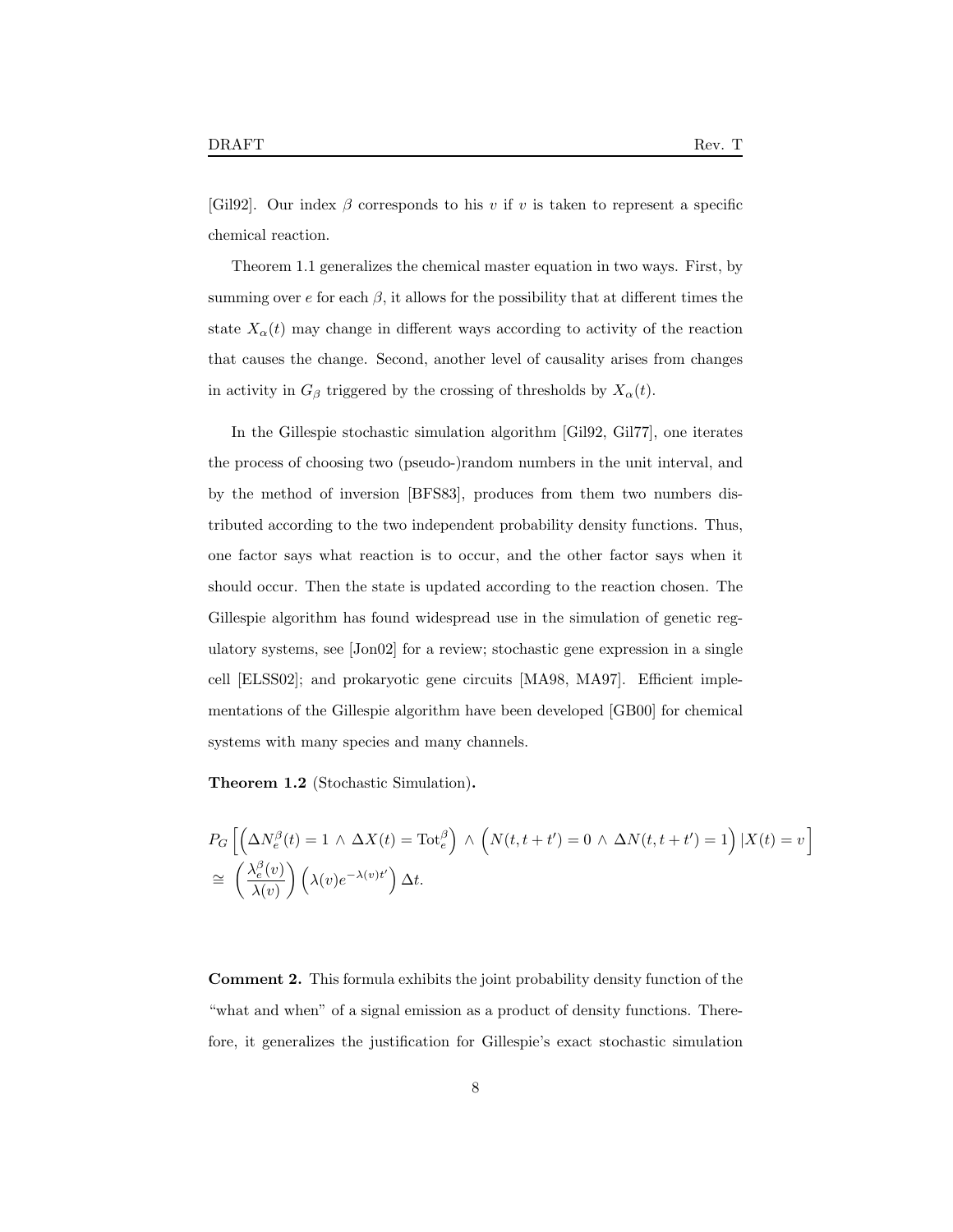algorithm to stochastic interruptible timeout machines.

# 2 Generalized Stochastic Simulation Timing Machine

### 2.1 Timing Machine Diagram Syntax

The syntax of timing machine diagrams summarized in Figure 1 is as simple as possible. In the left column are the diagram and corresponding formula elements



Figure 1: The syntax for timing machine diagrams.

for timeout, signal, and trigger. On the right is an element for probabilistic timing machines. The semantics of this is that if state  $g$  is active then there is an immediate transition to  $i_n$  with probability  $p_n$ , it being understood, of course, that  $p_1 + \cdots + p_N = 1$ .

Example 1. Principal aspects of timing machinery converge in Figure 2. The concise formula corresponding to Figure 2

$$
A \stackrel{\Delta}{=} (\forall k \in \{1, ..., K\}) \big( (a \stackrel{J_k(X)}{\to} b_k \stackrel{\tilde{W}_k(X)/2}{\triangleright} b_k \stackrel{\tilde{W}_k(X)/2}{\triangleright} c_k \stackrel{\Delta X_k}{\triangleright} a) \land (c_k \to B))
$$

models a chemical reaction whose vector of concentrations  $X = X(t)$  is at the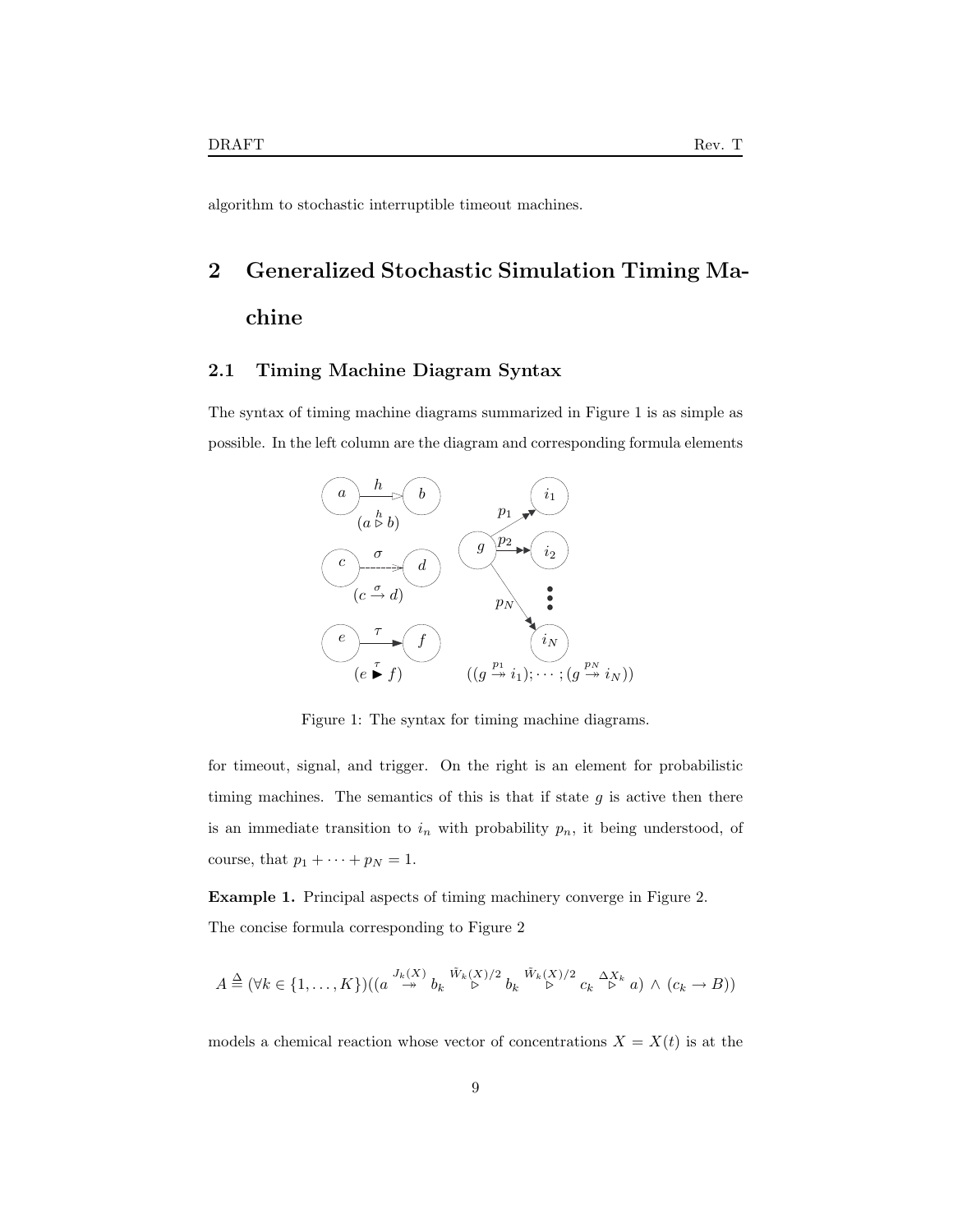

Figure 2: Stochastic interruptible timeout machine diagram for simulation of a chemical reaction.

enclosure of part  $B$ . That is to say, signals arriving from part  $A$  are integrated in X. The signals  $\Delta X_k, k = 1, ..., K$  arise from timeout of chemical reactions represented by nodes  $c_k, k = 1, ..., K$ . When a is activated it undergoes a transition automatically to  $b_k$  with concentration-dependent probability  $J_k(X)$ , where  $J_1(X) + \cdots + J_K(X) = 1$ . Then  $b_k$  times out to  $c_k$  after waiting time given by the random variable  $\tilde{W}_k(X)/2$  with assumed exponential distribution;  $c_k$  times out back to  $a$  with the same waiting time. Thus, on average the reaction  $c_k$  repeats with waiting time  $\tilde{W}_k(X)$ . Therefore, part A together with X expresses the Gillespie exact stochastic simulation algorithm. Beyond that, the new element of structure provided by timing machinery is that X may undergo threshold crossings and thereby trigger transitions of part B. The implication is that the states of B are "macroscopic" states driven by the "microscopic" chemical reactions reflected in the concentrations  $X$ , and timeout of these macroscopic states may emit signals that influence the states of other machines. In this way timing machinery offers an expanded repertoire of models for biological phenomena, including the promise of a mechanism for modeling "feedback between levels." [Ree04]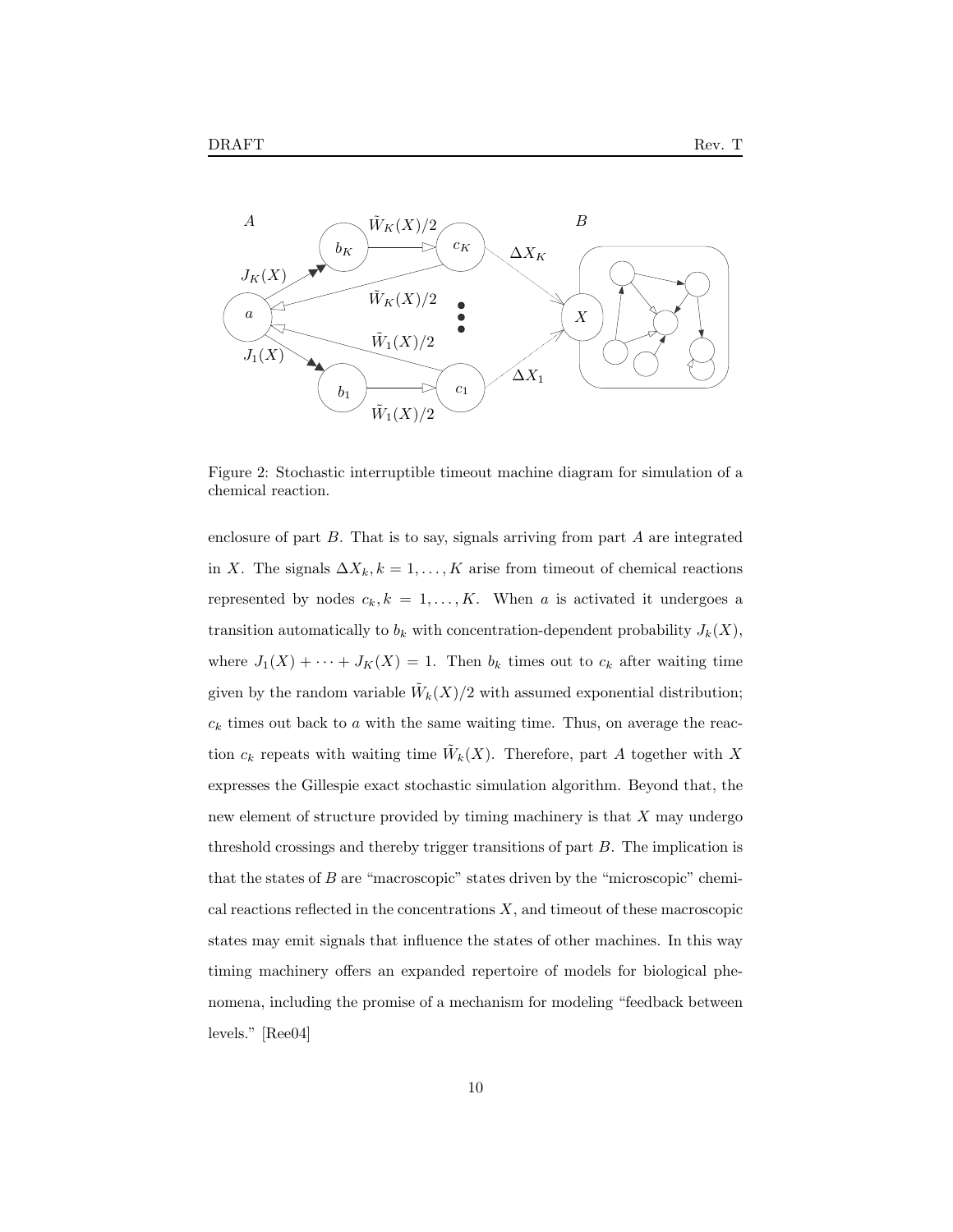# 3 Proofs

Proof of Proposition 1.1. A straightforward calculation from the definitions and the identity  $(1 - \delta(\text{Tot}_e^{\beta}, 0)) \text{Tot}_e^{\beta} = \text{Tot}_e^{\beta}.$  $\Box$ 

Proof of Proposition 1.2.

(i) By definition,

$$
[\Delta N_e^{\beta}(t) = 1 \wedge \Delta X(t) = \text{Tot}_{e}^{\beta}] = [\Delta N_e^{\beta}(t) = 1 \wedge \sum_{(\beta', e') \neq (\beta, e)} \Delta N_{e'}^{\beta'}(t) \text{Tot}_{e'}^{\beta'} = 0].
$$

Therefore,  $[\Delta N(t) = 1] = \bigcup_{(\beta,e)} [\Delta N_e^{\beta}(t) = 1 \wedge \Delta X(t) = \text{Tot}_e^{\beta}].$  Take the intersection of both sides with  $[X(t) = v]$ , compute the probability of each side and divide both sides by  $P_G[X(t) = v]$  to obtain the result.

(ii) From (PS1) it follows that

$$
P_G [\Delta N(t) = 0 | X(t) = v] \cong 1 - P_G [\Delta N(t) = 1 | X(t) = v],
$$

and by (PS2),

$$
P_G\left[\Delta N(t) = 1 \,|\, X(t) = v\right] = \sum_{(\beta,e)} P_G\left[\Delta N_e^{\beta}(t) = 1 \,\wedge \,\Delta X(t) = \text{Tot}_e^{\beta} \,|\, X(t) = v\right]
$$

$$
\cong \sum_{(\beta,e)} \lambda_e^{\beta}(v)\Delta t = \lambda(v)\Delta t.
$$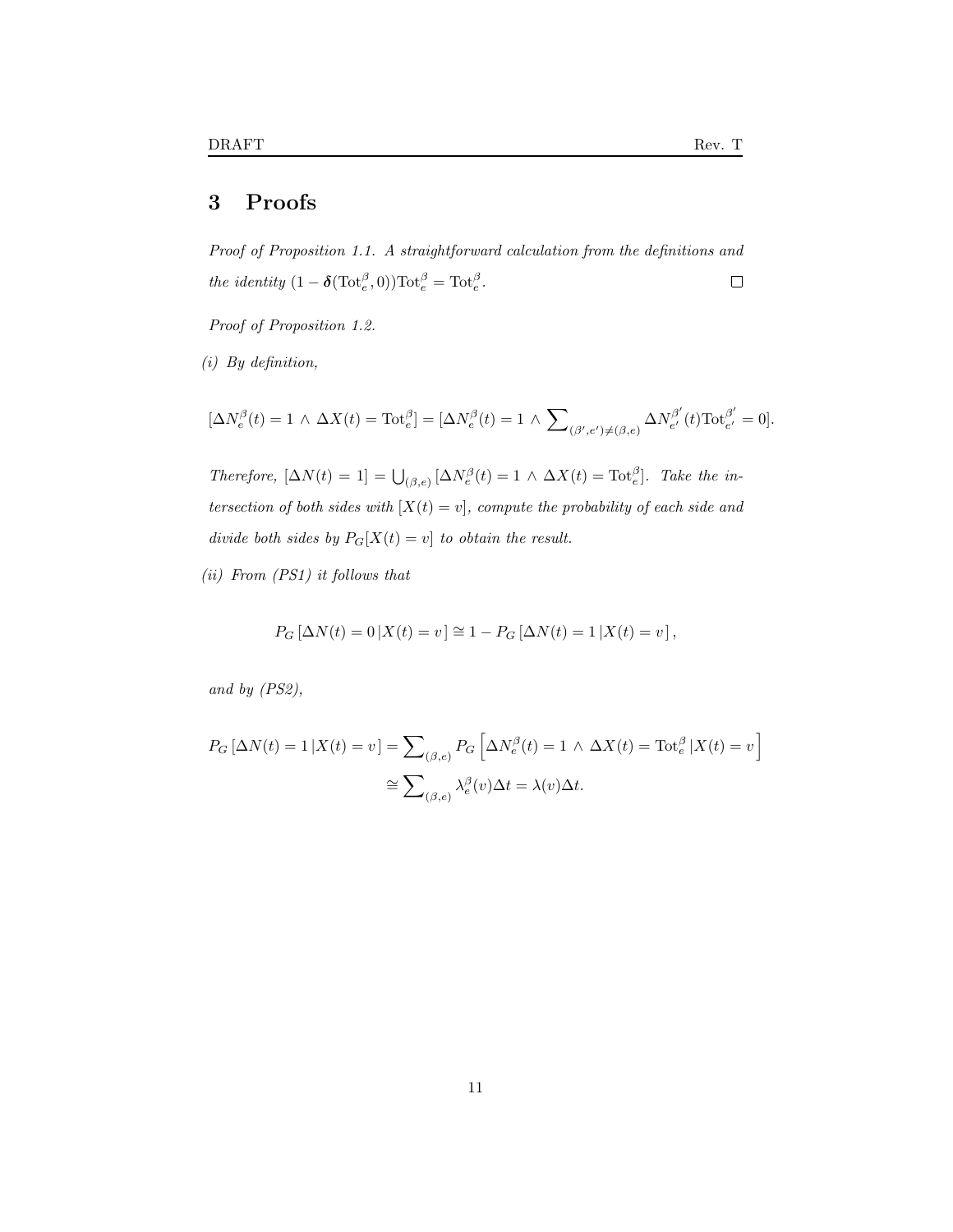(iii)

$$
P_G\left[\Delta N_e^{\beta}(t+t')=1 \wedge \Delta X(t+t')=\text{Tot}_e^{\beta}|\Delta N(t+t')=1 \wedge N(t,t+t')=0 \wedge X(t)=v\right]
$$
  
= 
$$
P_G\left[\Delta N_e^{\beta}(t+t')=1 \wedge \Delta X(t+t')=\text{Tot}_e^{\beta}|\Delta N(t+t')=1 \wedge X(t+t')=v\right]
$$
  
= 
$$
\frac{P_G\left[\Delta N_e^{\beta}(t+t')=1 \wedge \Delta X(t+t')=\text{Tot}_e^{\beta} \wedge \Delta N(t+t')=1|X(t+t')=v\right]}{P_G\left[\Delta N(t+t')=1|X(t+t')=v\right]}
$$
  
= 
$$
\frac{P_G\left[\Delta N_e^{\beta}(t+t')=1 \wedge \Delta X(t+t')=\text{Tot}_e^{\beta}|X(t+t')=v\right]}{P_G\left[\Delta N(t+t')=1|X(t+t')=v\right]}=\frac{\lambda_e^{\beta}(v)}{\lambda(v)}.
$$

The first equality follows from  $X(t) = v \wedge N(t, t + t') = 0 \Rightarrow X(t + t') = v$  and the Markov property (PS3). The second equality is by definition of conditional probability, and the third equality follows from (PS1).

### (iv) Calculate

$$
P_G[N(t, t + t' + \Delta t) = 0 | X(t) = v]
$$
  
=  $P_G[N(t, t + t') = 0 \wedge \Delta N(t + t') = 0 | X(t) = v]$   
=  $P_G[\Delta N(t, t + t') = 0 | N(t, t + t') = 0 \wedge X(t) = v] P_G[N(t, t + t') = 0 | X(t) = v]$   
=  $P_G[\Delta N(t, t + t') = 0 | X(t + t') = v] P_G[N(t, t + t') = 0 | X(t) = v]$   
=  $(1 - P_G[\Delta N(t, t + t') = 1 | X(t + t') = v]) P_G[N(t, t + t') = 0 | X(t) = v]$ 

by (PS3). Therefore,

$$
P_G\left[N(t, t+t'+\Delta t) = 0 \,|\, X(t) = v\right] - P_G\left[N(t, t+t') = 0 \,|\, X(t) = v\right]
$$
\n
$$
= -P_G\left[\Delta N(t+t') = 1 \,|\, X(t) = v\right]
$$
\n
$$
= -P_G\left[\bigvee_{(\beta, e)} (\Delta N_e^{\beta}(t+t') = 1 \,\wedge \,\Delta X(t+t') = \text{Tot}_e^{\beta}) \,|\, X(t+t') = v\right]
$$
\n
$$
\approx -\sum_{(\beta, e)} \lambda_e^{\beta}(v)\Delta t = -\lambda(v)\Delta t.
$$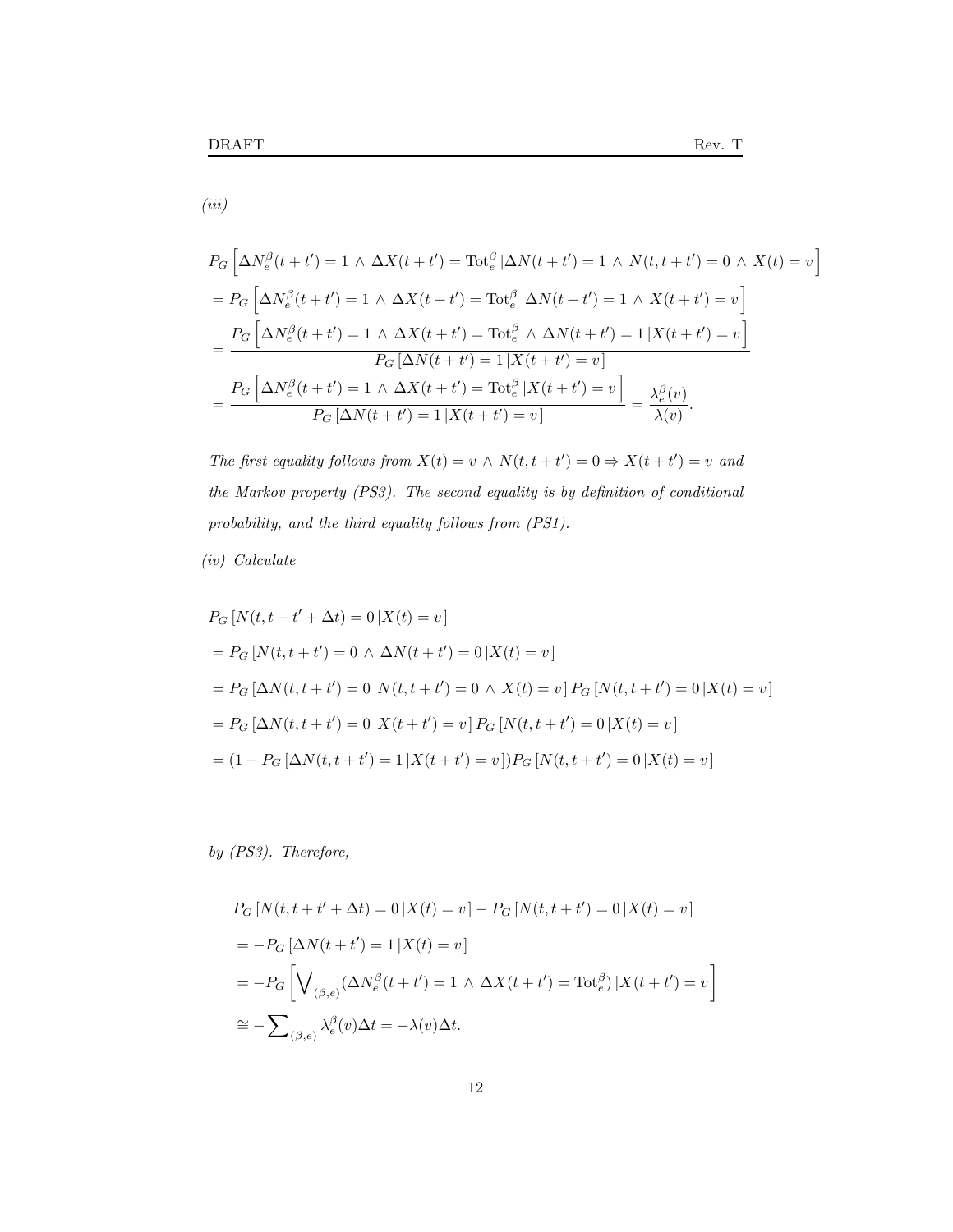by (PS1). Dividing through by  $\Delta t$  and taking the limit as  $\Delta t \rightarrow 0$  together with the initial condition  $P_G[N(t,t) = 0 | X(t) = v] = 1$  yields an elementary ordinary differential equation initial value problem whose solution is the stated result.

(v) Calculate

.

$$
P_G[\Delta X(t) \neq 0 \wedge X(t) = v \wedge X(0) = v_0]
$$
  
=  $P_G[\Delta X(t) \neq 0 \wedge X(t) = v \wedge X(0) = v_0 \wedge \Delta N(t) \in \mathbf{N}]$   
=  $\sum_{K \geq 0} P_G[\Delta X(t) \neq 0 \wedge X(t) = v \wedge X(0) = v_0 \wedge \Delta N(t) = K]$   
=  $P_G[\Delta X(t) \neq 0 \wedge X(t) = v \wedge X(0) = v_0 \wedge \Delta N(t) = 0]$   
+  $P_G[\Delta X(t) \neq 0 \wedge X(t) = v \wedge X(0) = v_0 \wedge \Delta N(t) = 1]$   
+  $\sum_{K \geq 2} P_G[\Delta X(t) \neq 0 \wedge X(t) = v \wedge X(0) = v_0 \wedge \Delta N(t) = K].$ 

The first term of this sum is 0 since  $\Delta N(t) = 0 \Rightarrow \Delta X(t) = 0$ . The third term summing for  $K \geq 2$  is o( $\Delta t$ ) by (PS1). Calculate the second term:

$$
P_G[\Delta X(t) \neq 0 \wedge X(t) = v \wedge X(0) = v_0 \wedge \Delta N(t) = 1]
$$
  
=  $P_G[\Delta X(t) \neq 0 \wedge X(t) = v \wedge X(0) = v_0 \wedge \sum_{(\beta,e)} \Delta_e^{\beta}(t) = 1]$   
=  $\sum_{(\beta,e)} P_G[\Delta X(t) \neq 0 \wedge X(t) = v \wedge X(0) = v_0 \wedge \Delta_e^{\beta}(t) = 1 \wedge \bigwedge_{(\beta',e') \neq (\beta,e)} \Delta_e^{\beta}(t) = 0]$   
=  $\sum_{(\beta,e)} P_G[\Delta_e^{\beta}(t) = 1 \wedge \Delta X(t) = \text{Tot}_e^{\beta} \wedge X(t) = v \wedge X(0) = v_0]$ 

Combining these calculations and dividing through by  $P_G[X(0) = v_0]$  yields the  $\Box$ stated equality.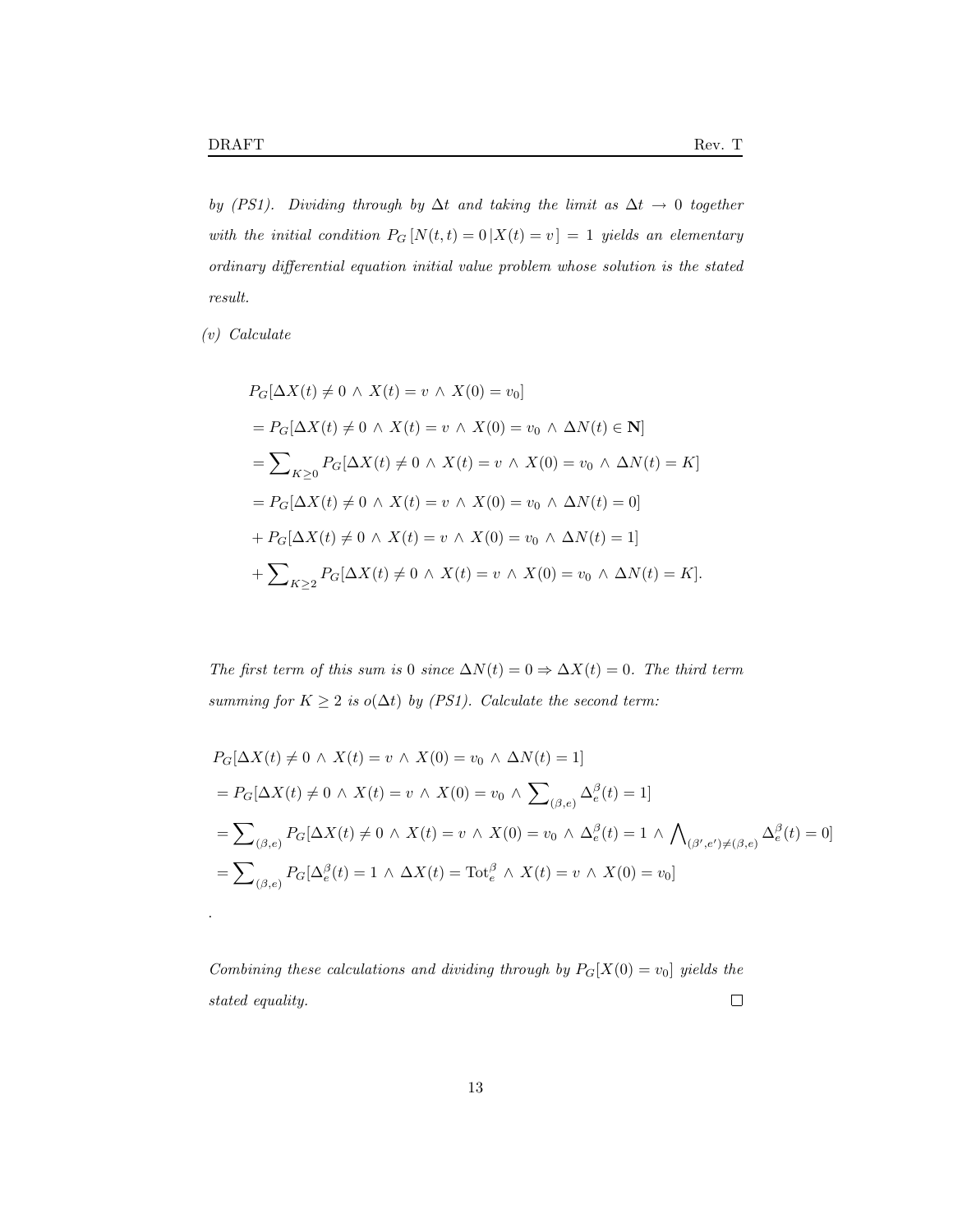Proof of Theorem 1.1. The event

$$
[X(t + \Delta t) = v] = [X(t) = v \wedge \Delta X(t) = 0] \cup [X(t) = v - \Delta X(t) \wedge \Delta X(t) \neq 0]
$$

$$
= ([X(t) = v] \setminus [X(t) = v \wedge \Delta X(t) \neq 0]) \cup [X(t) = v - \Delta X(t) \wedge \Delta X(t) \neq 0]
$$

by the identity  $A \cap B = A \setminus (A \cap (S \setminus B))$  for any sets  $A, B \subseteq S$ . Therefore, intersecting throughout with  $[X(0) = v_0]$  and applying laws of probability,  $calcu$ 

$$
P_G[X(t + \Delta X) = v | X(0) = v_0] - P_G[X(t) = v | X(0) = v_0]
$$
  
\n
$$
= P_G[\Delta X(t) \neq 0 \land X(t) = v - \Delta X(t) | X(0) = v_0]
$$
  
\n
$$
- P_G[\Delta X(t) \neq 0 \land X(t) = v | X(0) = v_0]
$$
  
\n
$$
\approx \sum_{(\beta, e)} P_G[\Delta N_e^{\beta}(t) = 1 \land \Delta X(t) = \text{Tot}_e^{\beta} \land X(t) = v - \text{Tot}_e^{\beta} | X(0) = v_0]
$$
  
\n
$$
- \sum_{(\beta, e)} P_G[\Delta N_e^{\beta}(t) = 1 \land \Delta X(t) = \text{Tot}_e^{\beta} \land X(t) = v | X(0) = v_0]
$$
  
\n
$$
= \sum_{(\beta, e)} (P_G[\Delta N_e^{\beta}(t) = 1 \land \Delta X(t) = \text{Tot}_e^{\beta} | X(t) = v - \text{Tot}_e^{\beta} \land X(0) = v_0]
$$
  
\n
$$
\times P_G[X(t) = v - \text{Tot}_e^{\beta} | X(0) = v_0]
$$
  
\n
$$
- P_G[\Delta N_e^{\beta}(t) = 1 \land \Delta X(t) = \text{Tot}_e^{\beta} | X(t) = v \land X(0) = v_0]
$$
  
\n
$$
\times P_G[X(t) = v | X(0) = v_0])
$$
  
\n
$$
= \sum_{(\beta, e)} (P_G[\Delta N_e^{\beta}(t) = 1 \land \Delta X(t) = \text{Tot}_e^{\beta} | X(t) = v - \text{Tot}_e^{\beta}]
$$
  
\n
$$
\times P_G[X(t) = v - \text{Tot}_e^{\beta} | X(0) = v_0]
$$
  
\n
$$
- P_G[\Delta N_e^{\beta}(t) = 1 \land \Delta X(t) = \text{Tot}_e^{\beta} | X(t) = v - \text{Tot}_e^{\beta}]
$$
  
\n
$$
\times P_G[X(t) = v - \text{Tot}_e^{\beta} | X(0) = v_0]
$$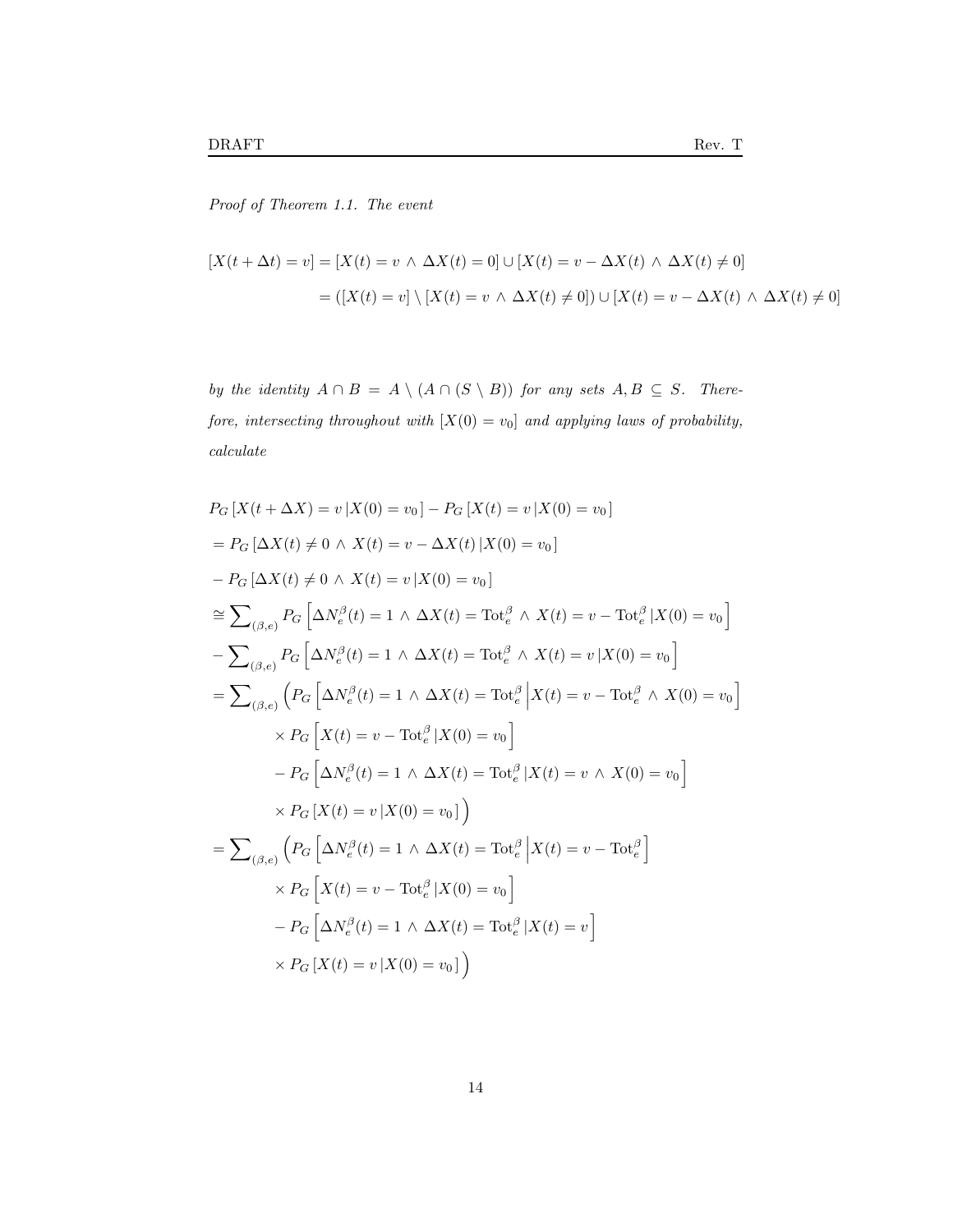$$
\cong \sum\nolimits_{(\beta,e)}\Big(\lambda_e^\beta(v-\mathrm{Tot}_e^\beta)\Delta t P_G\left[X(t)=v-\mathrm{Tot}_e^\beta\left|X(0)=v_0\right.\right]-\lambda_e^\beta(v)\Delta t P_G\left[X(t)=v\left|X(0)=v_0\right.\right)\Big).
$$

Dividing through by  $\Delta t$  and taking the limit as  $\Delta t \rightarrow 0$  yields the stated ordinary differential equation.  $\Box$ 

Proof of Theorem 1.2. Calculate

$$
P_G\left[\Delta N_e^{\beta}(t) = 1 \wedge \Delta X(t) = \text{Tot}_{e}^{\beta} \wedge \Delta N(t + t') = 1 \wedge N(t, t + t') = 0 \, |X(t) = v\right]
$$
  
\n
$$
= P_G\left[\Delta N_e^{\beta}(t) = 1 \wedge \Delta X(t) = \text{Tot}_{e}^{\beta} \wedge \Delta N(t + t') = 1 \, |N(t, t + t') = 0 \wedge X(t) = v\right]
$$
  
\n
$$
\times P_G\left[N(t, t + t') = 0 \, |X(t) = v\right]
$$
  
\n
$$
= P_G\left[\Delta N_e^{\beta}(t) = 1 \wedge \Delta X(t) = \text{Tot}_{e}^{\beta} \, |N(t, t + t') = 0 \wedge X(t) = v\right] P_G\left[N(t, t + t') = 0 \, |X(t) = v\right]
$$
  
\n
$$
= P_G\left[\Delta N_e^{\beta}(t) = 1 \wedge \Delta X(t) = \text{Tot}_{e}^{\beta} \, |X(t + t') = v\right] P_G\left[N(t, t + t') = 0 \, |X(t) = v\right]
$$
  
\n
$$
\approx \lambda_e^{\beta}(v)\Delta t \, e^{-\lambda(v)t'}.
$$

The result follows by multiplying and dividing by  $\lambda(v)\Delta t$ .

 $\Box$ 

## 2 Conclusion

Timeout machinery is a model of real-time concurrency, which instead of "stopwatch", adds the notion of "timeout" to state machinery. We have generalized the master equation and its associated exact stochastic simulation algorithm (originally due to Gillespie) to stochastic interruptible timeout machinery. We ask whether other varieties of timing machinery, such as timed automata [DA90] (or theories such as process algebra with timing [BM02]) admit a master equation and an associated exact stochastic simulation algorithm.